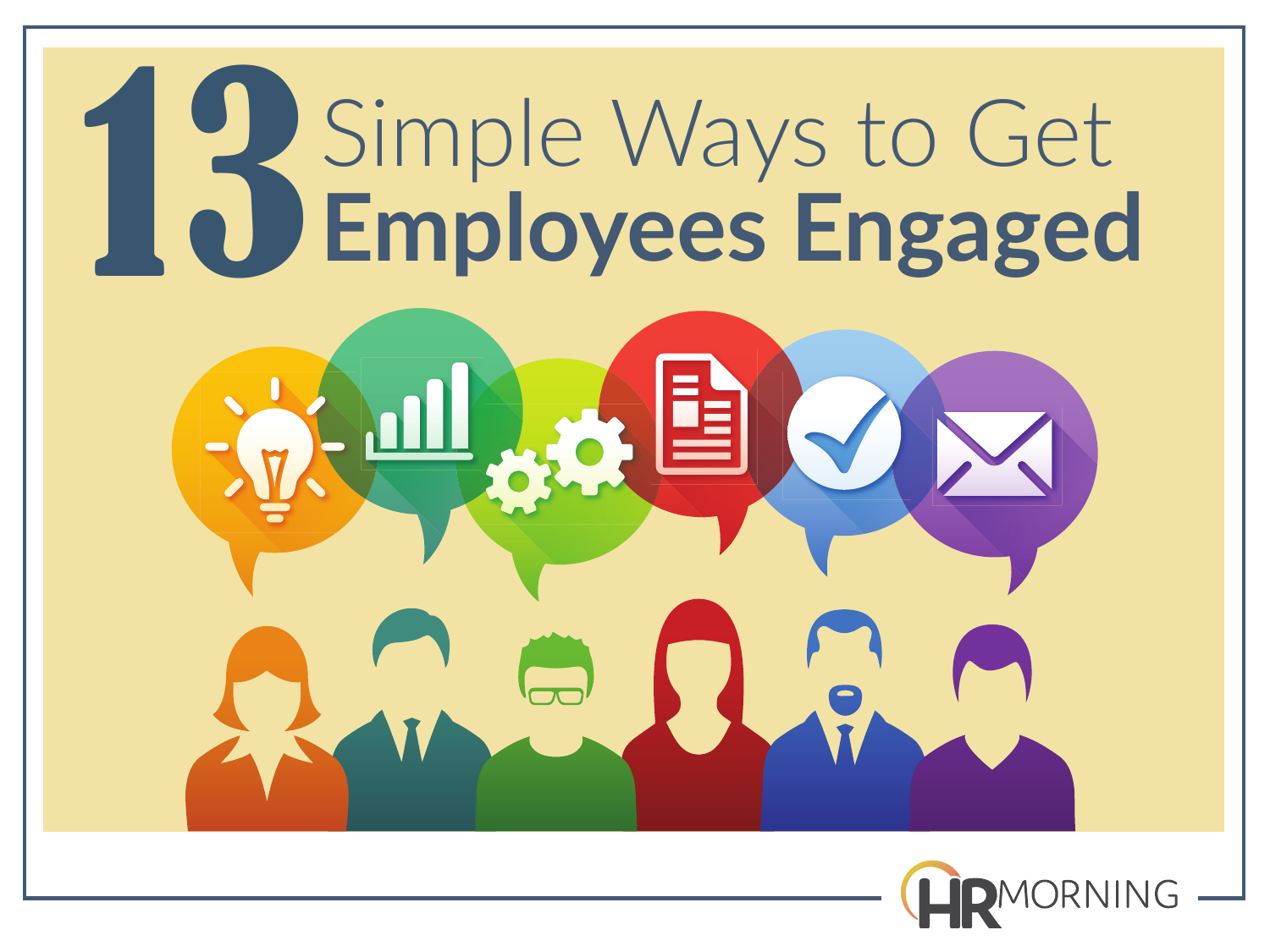# **13 simple ways to get employees engaged**

What manager wouldn't love to walk into the office each morning to a group of smiling, eager employees, ready to take on the day?

But the reality is … that just doesn't happen.

# **Distracted and disengaged**

Study after study shows the majority of employees struggle just to make it through the day. Presenteeism – the act of showing up to work unfocused – costs companies \$150 billion a year in productivity, according to the American Medical Association.

So why are your people sleepwalking through the day? They're unengaged! A 2018 Gallup survey reveals only 15% of employees consider themselves engaged in their work.



| --<br>and the<br><b>Contract</b><br>man a<br>_____ |
|----------------------------------------------------|
|                                                    |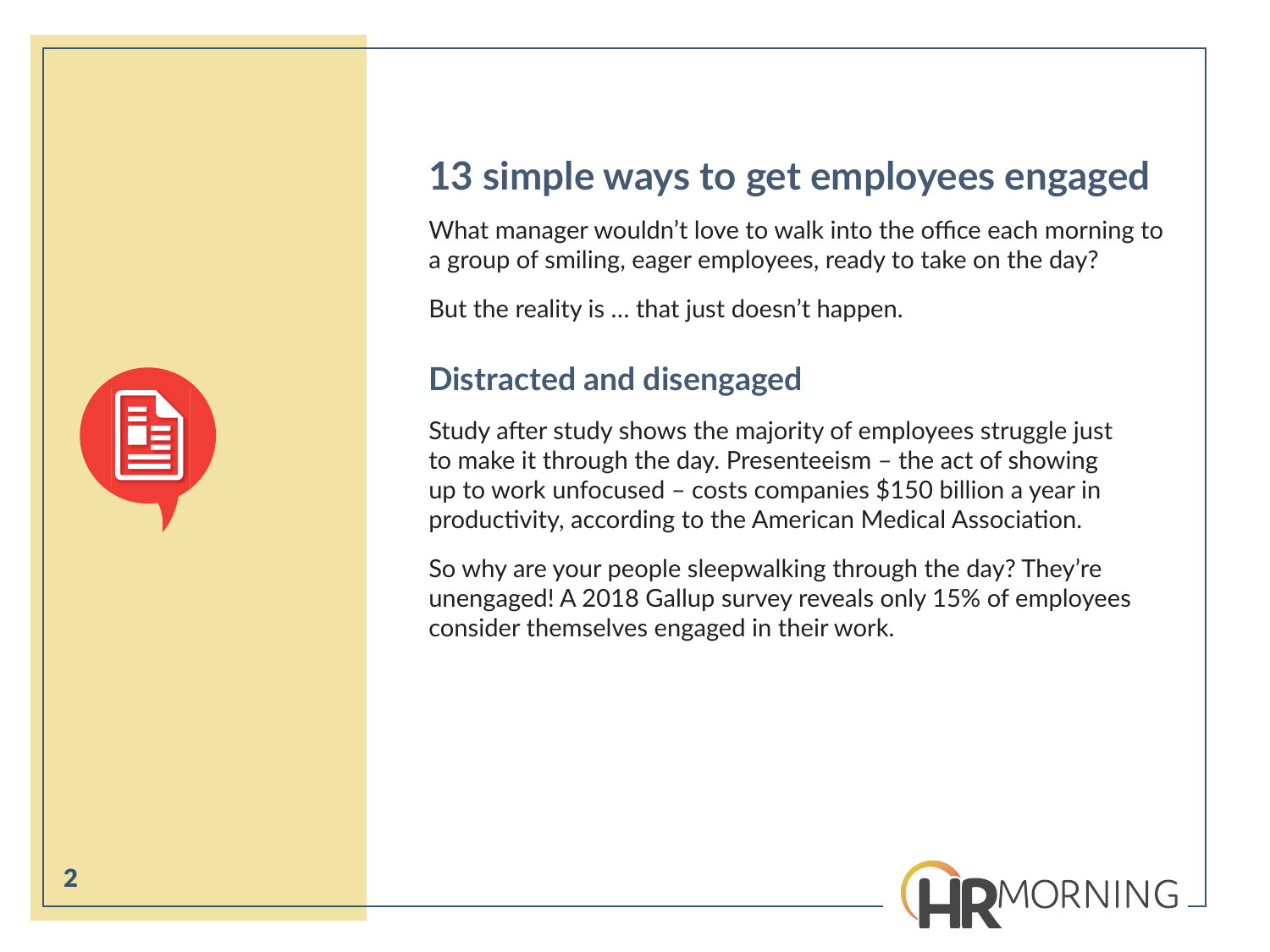#### **Benefits of engagement**

Apart from making the workplace a happier place, engaged employees just make good business sense. Satisfied employees create a higher quality of work. Not to mention the happier the employees, the less likely they are to look for a new job – and everyone wants to hold on tight to their top talent.

While transforming every employee's attitude can seem daunting, improving engagement doesn't have to be a massive undertaking. A lot of small initiatives can add up to make a huge difference.



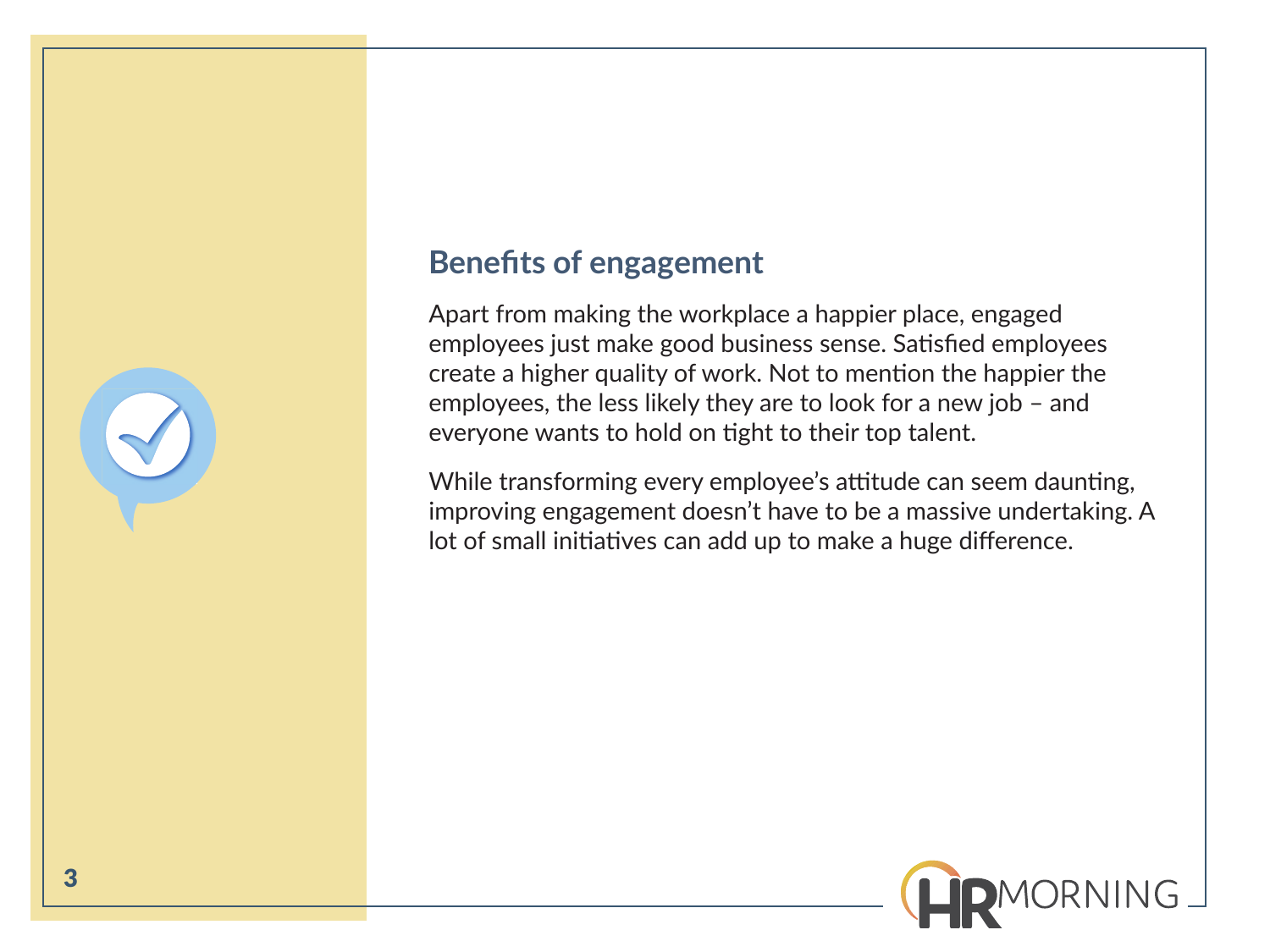### **Effortless engagement**

There are several areas HR pros can focus on for maximum engagement, according to Tim Eisenhauer, author of Who the Hell Wants to Work for You? Mastering Employee Engagement. Implementing a few of these simple ideas in each category will set you on the path to a more productive workforce:

## **Communication**

**1. Encourage staff to speak up.** Good ideas are buzzing around in your employees' heads constantly, but that does you no good if they don't share them. Their hesitation usually comes from a fear of criticism. To fix this, make it known all ideas are welcome, and promote an open-door policy. Fostering a safe space for communication will have employees rushing to offer suggestions.



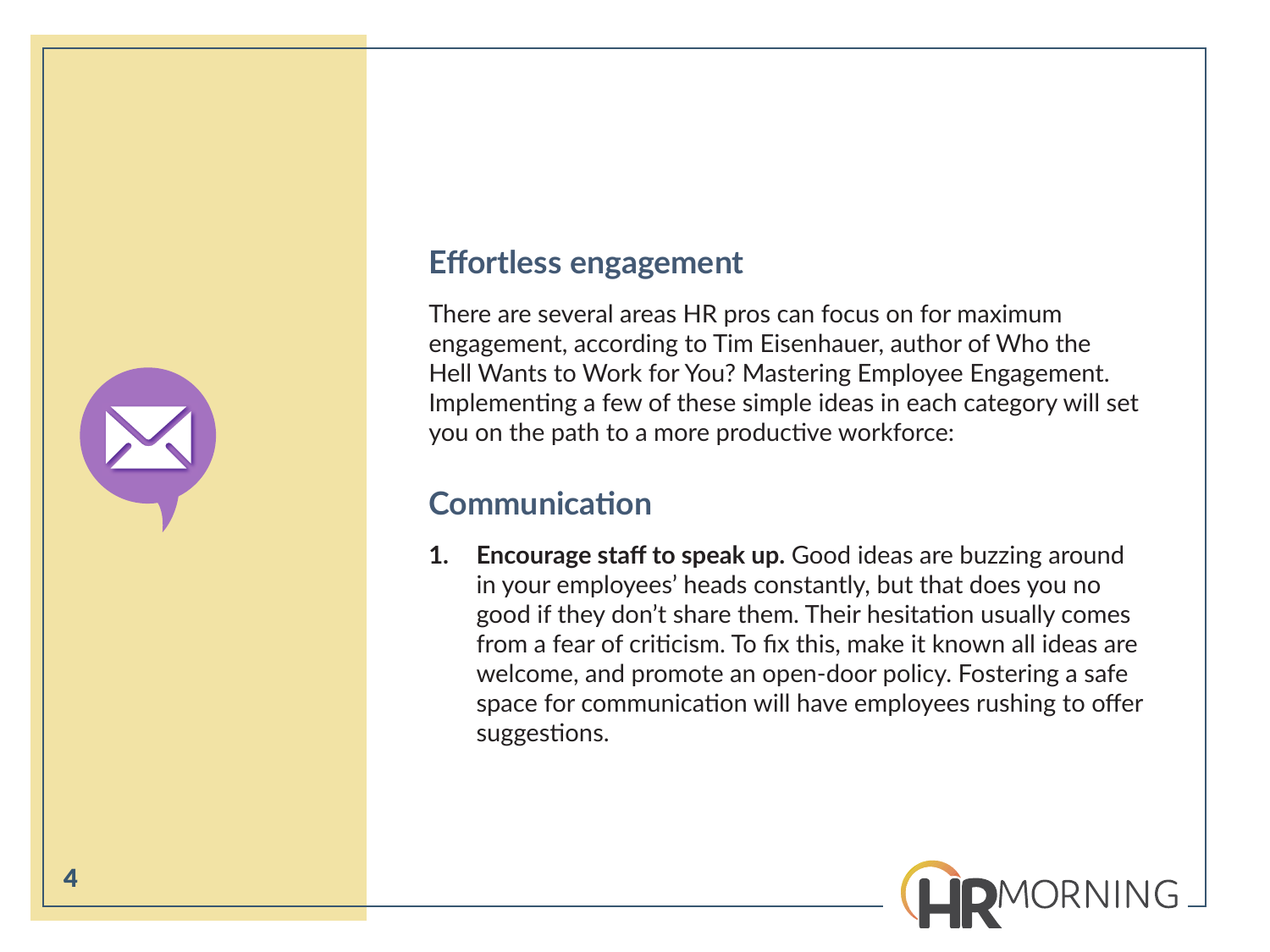- **2. Clarify goals and responsibilities.** It's hard for employees to be engaged if they're confused about their role or what's expected of them. Every time a new project comes up, take the extra time to thoroughly explain all the details and answer questions – the result is always worth your while.
- **3. Involve employees in the hiring process.** Bringing an employee into the search for a new hire will make them feel appreciated and useful. Not only will it boost engagement, but the employee will undoubtedly offer helpful insight to make a better selection.

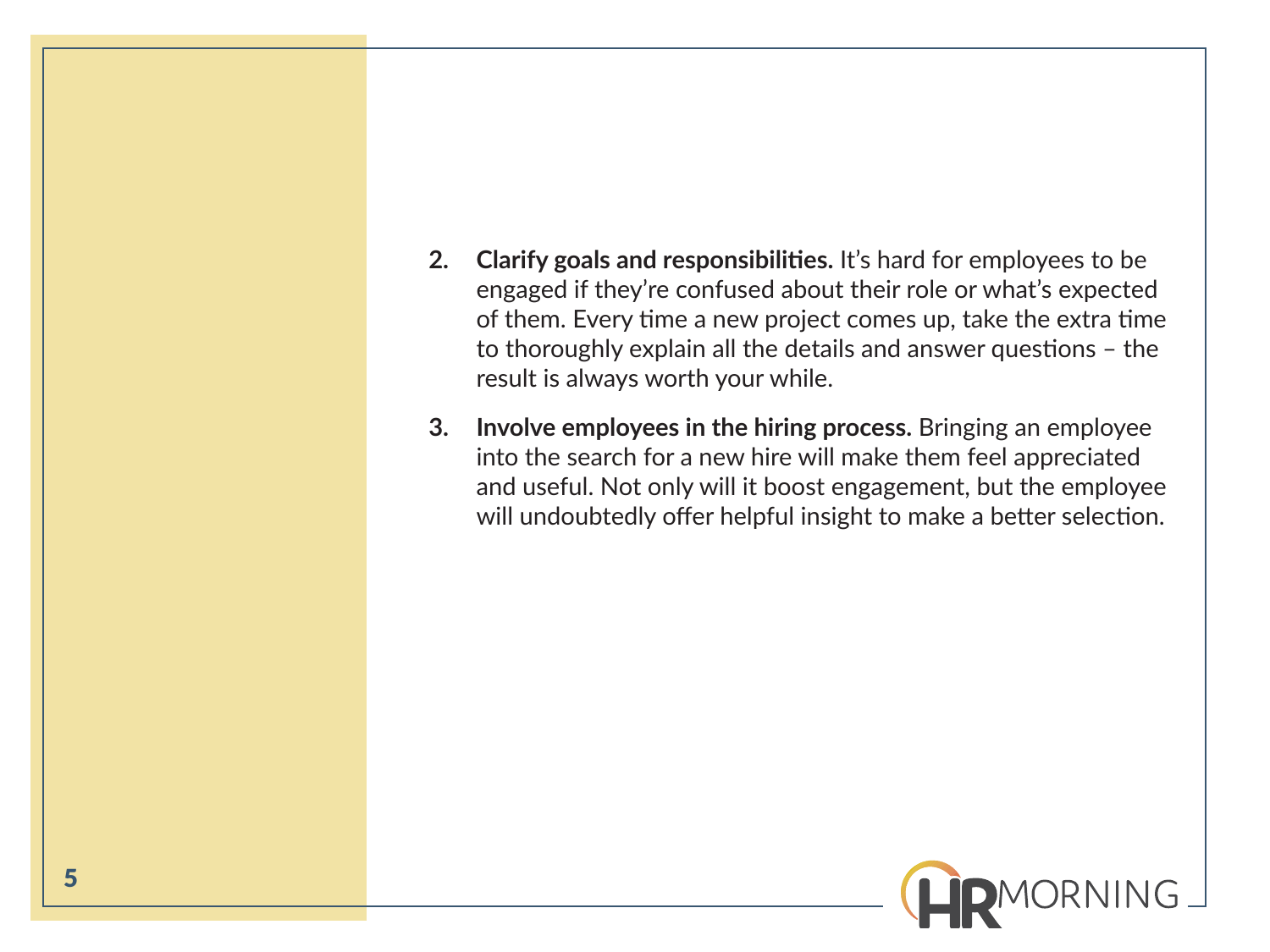# **Recognition**

- **4. Reward employees only for a job well done.** Recognizing when your employees do good work is always a good idea, but it's important to be careful not to overdo it. Dishing out compliments willy-nilly can have the opposite effect, causing employees to get too comfortable and slack off. By reserving rewards for the best work only, employees will strive to achieve a higher standard.
- **5. Celebrate birthdays and accomplishments.** One time to overdo it with the celebrating? Birthdays and milestones. Employees will feel like you care if you take the time to wish them a happy birthday or congratulate them on a new baby.
- **6. Have staff recognize each other, too.** Don't leave the praising solely to managers. Encourage employees to compliment their peers on excellent work. This will create respect and harmony and lead to improved teamwork.

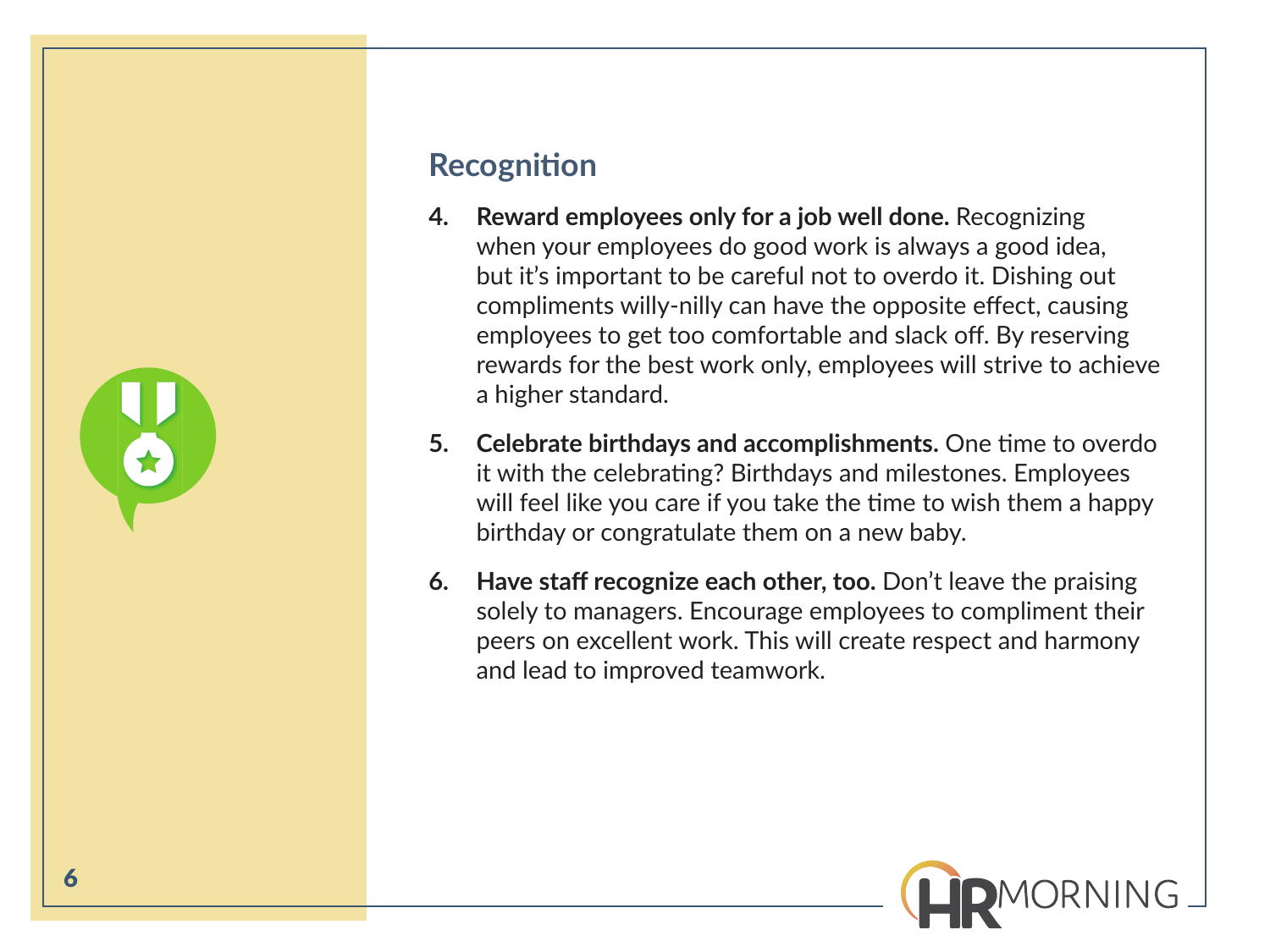# **Fun and Socialization**

- **7. Organize games and happy hours.** Show your employees you want them to have fun in the office and get friendly with their co-workers with a little old-fashioned fun. Plan a happy hour at the end of a particularly busy week and let your staff unwind. Or, carve some time out of the day for everyone to de-stress by playing the occasional board game.
- **8. Bring in food and treats.** Planning a potluck lunch every now and then or surprising staff with donuts or ice cream is a very simple way to promote socialization and brighten your employees' day.
- **9. Make your workspace unique.** Dull, gray cubes and plain white walls don't do much to inspire creativity. Try giving your office a little facelift. Even adding little things like pops of color, artwork and plants can impact on morale.

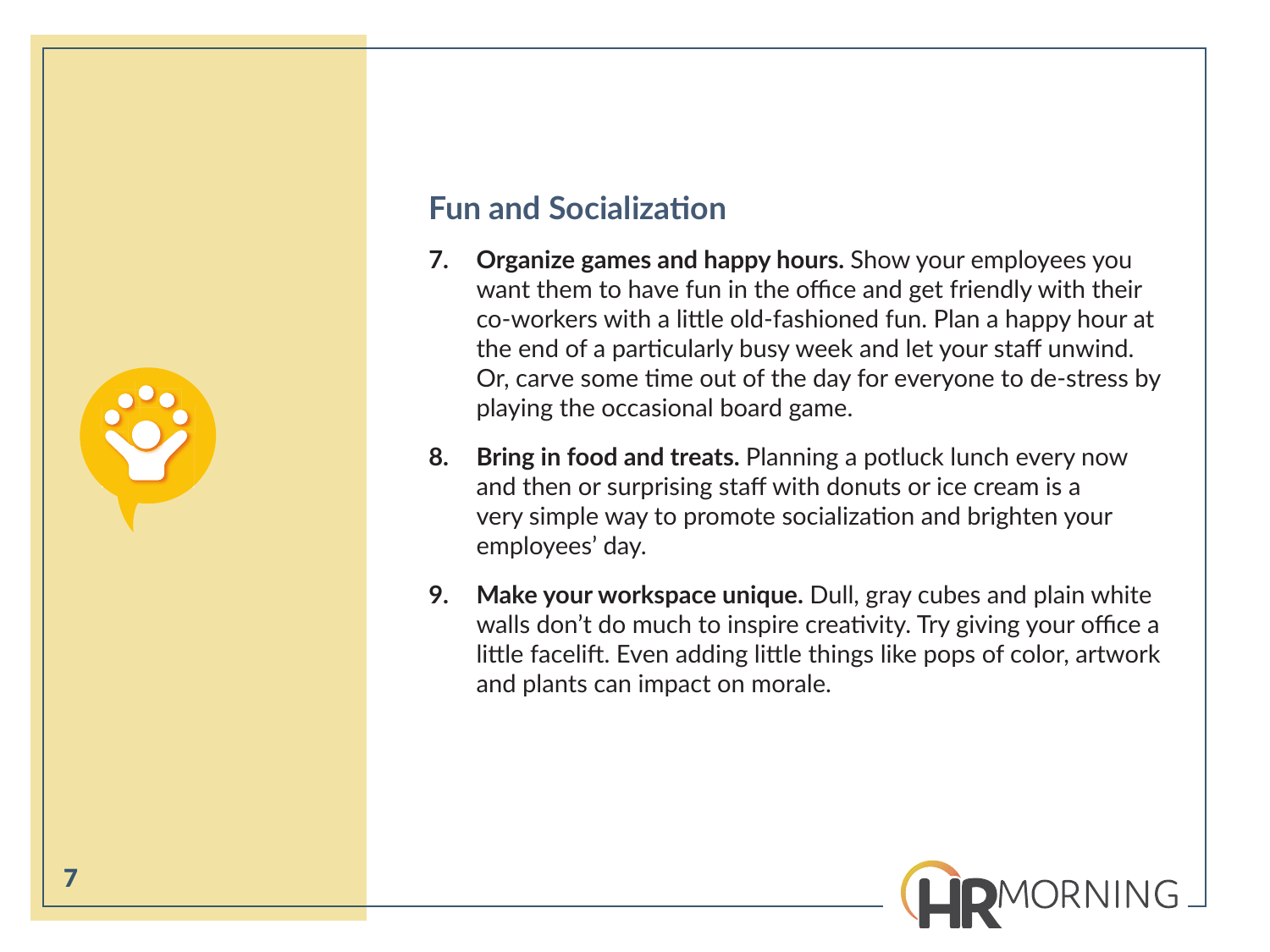

# **Professional development**

- **10. Perfect the onboarding process.** There's no such thing as too much assistance during a new hire's first few months. It may seem like overkill, but the more involved you are during a new hire's onboarding process, the more likely they are to stay long term.
- **11. Let employees use natural talents.** Everyone on your team has an area where they really shine, so let them use their strengths! Nothing tanks engagement more than assigning employees tasks they aren't comfortable with. Match up projects with people's natural talents and they'll be happy to tackle them.
- **12. Be a mentor.** Employees are going to encounter plenty of personal and professional challenges throughout their careers. Let them know you're there for them! Carve out time to check in and let your people know you're available to just listen or dole out some serious advice.
- **13. Offer education opportunities.** Get familiar with your employees' career aspirations and offer them tools to achieve their goals. This could mean helping them get enrolled in classes, rearranging their schedules for an internship or bringing workshops to the office. Recognize your people have aspirations and help them reach those and they'll be happy to stick around.